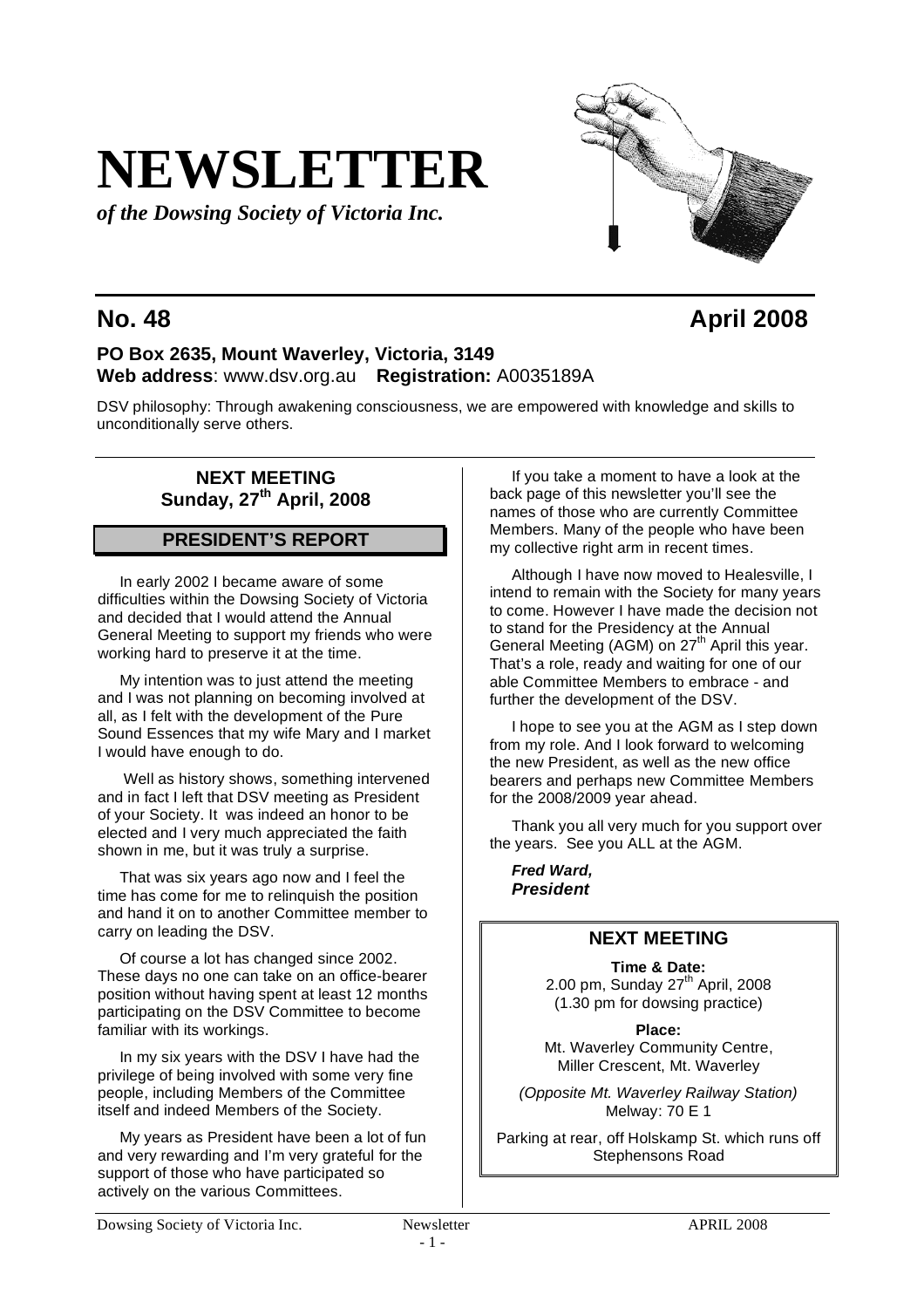### **OUR NEXT MEETING**

We are delighted to show another Raymon Grace DVD, called **"Energising Your Life"** at our next meeting. Raymon has written to say how pleased he is that we are again presenting his work at the DSV and we are very glad to be able to support his work by spreading his amazing techniques around the world. As before, we're arranging to hire equipment.



In this newsletter, Carolyn Koludrovic, the DSV's Dowsing Instructor, has provided a review of this particular DVD from Raymon Grace.

We look forward to seeing you at the AGM. If you're a new member, or perhaps unfamiliar with Raymon's work, this meeting is a "must". The energy levels were sky high during and after our last screening of one of his DVDs. So come along and have your energy lifted on  $27<sup>th</sup>$  April !!

*Raymon Grace is a native of the Appalachian Mountains of Virginia and has been studying forms of healing since 1973. Since then he has treated hundreds of people from around the world for many different illnesses, both physically and emotionally.* 

http://www.raymongraceprojects.com/dowsing.htm http://www.lifeenrichmentseminars.com/Raymon/

Energy healing<br>Relief from anxiety, allergies, cravings, fear, pain, trauma. EFT (Emotional Freedom Techniques)

TAT (Tapas Acupressure Technique) CReiki Sekh'm

Vatural products

Prepared with Australian Bush Flower Essences. ◆ Oh! Naturale Australian Skin and Hair Care

**Contact Heather Wilks** Email: heather@ohnaturale.com www.ohnaturale.com Tel: 1300 55 22 59

#### **OUR LAST MEETING**

At our last meeting we welcomed **Dianne Ward**, who presented to us on the **Dreamspell Calendar** (13 moon Natural Time), which draws on aspects of both the Mayan and the Gregorian calendars.

Stuart Kingsford provided a brief history of the Gregorian Calendar, the standard one used.

Everyone who attended the meeting was fascinated by the depth of the information covered. Many took advantage of having their Galactic Signature provided later by email.



**With Mary Ward** 

5 Wattlebird Wav Healesville Victoria 3777 Phone: (03) 5962 6973

Email: maryjward@bigpond.com

#### **DSV MEMBERSHIPS ARE DUE**

Please note that all memberships are due at the next DSV meeting on 27<sup>th</sup> April, 2008.

You can renew your membership at this meeting in person, or by mailing a cheque or postal order with your details to The DSV at P.O. Box 2635 Mount Waverley, Vic 3149.

Alternatively, if you would prefer to renew via Direct Funds Transfer (DFT), please check the information on the back of this newsletter.

We regret that credit card payments are not available.

Whether you're mailing or emailing (re DFT) remember to include your name, address and phone number/s. Please indicate whether you're renewing as a full member, for a family, or a concession (a copy of your concession identification needs to be provided please).

NOTE: There are a number of members whose membership lapsed in the past year. Rather than delete you from our lists, we encourage you to renew now so that you continue to receive the DSV newsletter regularly.

#### **A SIMPLE BLESSING PROCESS**

By Joey Korn *Feel free to share this with others.*

In my dowsing research over the past thirteen years, I have found that the most powerful way to keep the energies around you, in your home or office, balanced and beneficial is to keep your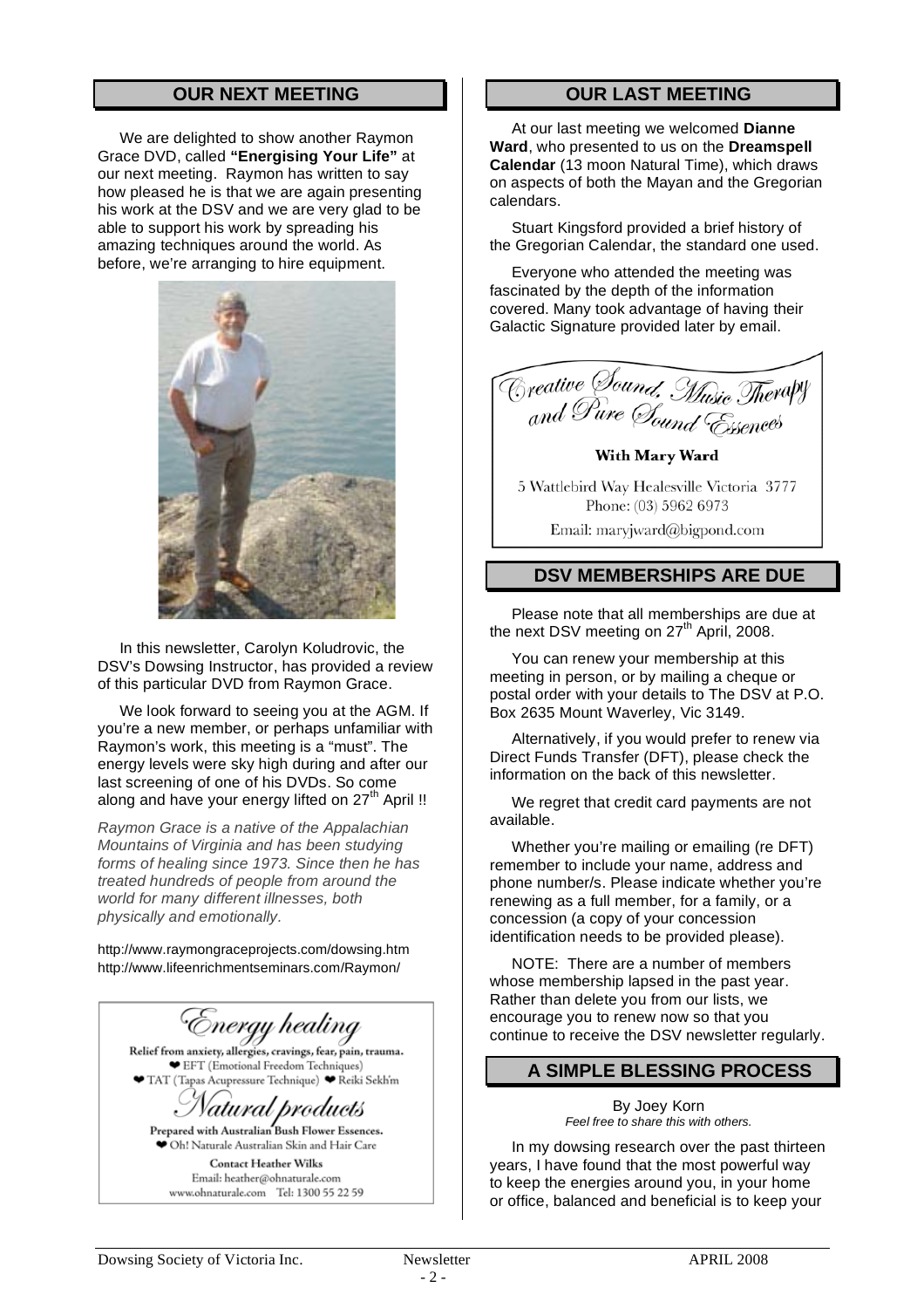own energies balanced and beneficial, as well as those who share the space with you.

This includes the Earth energies associated with what dowsers call "geopathic stress." I've devised a very simple blessing formula to help you to integrate the blessing process easily into your life throughout each day. You can use it to bless others, your home, and objects you wear.

If you will include these five components in your blessings, and do it often, you or whoever you bless will stay energetically balanced, as will most of the energies around you. Staying balanced will help you heal and help you react more appropriately to issues and circumstances in your life.



*Joey Korn*

Try to let your negative thoughts and emotions remind you to say this blessing. Negative thoughts and emotions are what I call "anti-blessings." They have the exact opposite effect as blessings. Turn your anti-blessings into blessings. And turn your prayers from pleading into beckoning, asking God to bless you with energy to help you accomplish whatever you want to in your life.

The five components of this Simple Blessing Process are:

- 1. Address the Divine in some way.
- 2. Ask to be blessed or charged with energy.
- 3. Make a statement of what you want to accomplish.
- 4. Express gratitude.
- 5. Close the blessing in some way.

Each component is important. The first three are to make it work; the next two are for you. It is important to feel and express gratitude and to turn our blessings over to a Higher Power. So here's a simple blessing:

**Dear God (or however you address the Divine) Please bless (or charge) me (or someone else or an object you wear) with energy to bring healing and balance to my/his/her/our complete being - physically, emotionally, mentally and spiritually,\* Thank you, Amen** 

 \*This is where you could add a statement requesting help with something specific that you want to bring into your life, but it's not necessary. Just state what you want help with in your own words, if you like. Remember that the blessing is complete within itself, as it is above.

*Joey Korn is an internationally renowned dowser, energy worker, and author from Augusta, Georgia, USA. www.dowsers.com.*



## *By Carolyn Koludrovic, DSV Training Officer*

#### **"Energising Your Life" – Raymon Grace To be shown on Sunday, 27th April, 2008.**

In "Energising Your Life", Raymon Grace presents an extensive range of material in a comprehensive, yet easily understood format. Many aspects of healing are addressed with the key concept that a healthy body is supported by a healthy mind.

Raymon talks of his own experiences to support these concepts, with his intent that his mission is to help other people to help other people.

With pet dogs and horses in the background. Raymon demonstrates further dowsing methods with reference to his excellent e-book "Techniques That Work For Me".

In this fascinating DVD, Raymon Grace demonstrates clearing a property with the aid of a bobber. He discusses the concept of energy as impressed upon matter, explaining that energy is influenced by the emotions of people and he explains this in relation to everyday life.

He discusses geopathic stress and his ideas about neutralising the effects of geopathic stress.

Raymon also addresses the spirit of emotions, frequencies of energies and life force in relation to the detrimental effects that negative aspects of these may have on our own energy and the positive aspects of an ideal frequency for your body, health, home and more.

The effects of mass consciousness, the earth's energy shifts, and psychic cords are also covered in this DVD. Lots of great information !!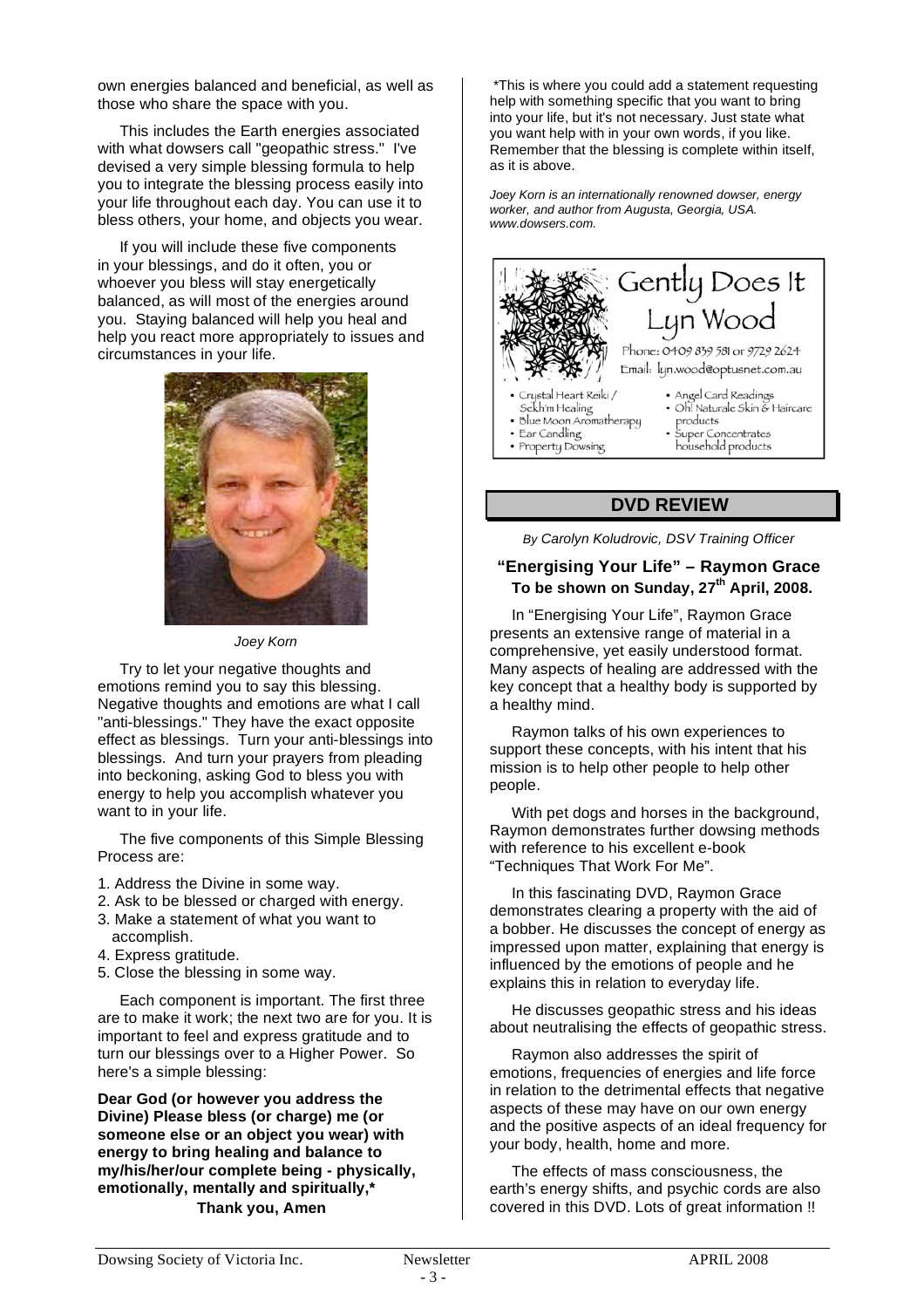In his DVD Raymon also discusses spiritual aspects of life and his beliefs that negative spiritual influences, once removed, result in improved living conditions.

Raymon's presentation of "Energising Your Life" is a treat for dowsers. Don't miss seeing it at our next DSV meeting on Sunday, 27<sup>th</sup> April.



 *Raymon Grace*

**RAFFLE PRIZE - 27th April, 2008**

We are pleased to announce that at the Annual General Meeting on Sunday, 27<sup>th</sup> April, there'll be a special Raffle Prize.

**Everyone who purchases a ticket on the day will go into the draw for a chance to win a full refund of their DSV Membership Renewal.** Don't miss your opportunity to win a year's membership !!

#### **A DIVINE WORLD**

*By DSV Member, Mick Moran of Learmouth, Vic.*

This is a story detailing some of my experiences with divining *(Ed note: divining is more commonly known today as "dowsing".)* I have always believed in water divining, but some experiences have surprised the hell out of me and left me with more questions than answers.

Many of the things I can now detect I never thought possible until recently, so it has come as a complete surprise to me as to what some people can detect simply by holding a piece of wire, or a maybe a pendulum, or in some cases simply by the way their body reacts without holding any implement at all.

I first discovered I could divine water in early 2004. I wanted to sink a bore to supply water to my father's house, so I asked my nephew, who could divine water, to do the divining for me. He walked around with two L shaped rods made of fencing wire. When the rods crossed he said that there was a stream of water below. As he walked around the wires continued to cross, and he said there were a number of streams in this area.

Some 20 years earlier, I had watched an old bloke divine water using a single piece of wire and found it fascinating. I asked if I could have a go but found it wouldn't work for me. Having watched my nephew for some time, I asked if I could try. He showed me how to hold the rods and said walk around and see what happens.



To my surprise the rods crossed. I tried again with the same result. I then asked my nephew to see if he thought there was water there. He went over the same spot and sure enough he found water in exactly the same position.

For the next half an hour we walked around and followed a stream from an existing bore some 50 metres away. We decided on a position and dug a small hole. I had to remove a number of fruit trees that were in the way of the drilling rig, and when they had gone I moved the position of the hole about 1 metre.



*Learmonth, near Ballarat, Vic, Australia*

About 3 months later the drilling rig arrived and I showed the rig owner where I wanted the hole dug. He asked why I had decided on that position, and I said I divined it with a couple of pieces of fencing wire. He said he didn't believe in water divining but would dig there anyway. (I found out later he was joking as he also does water divining.) He started to dig and didn't strike water until about 60 feet. There wasn't much water at that level so we went deeper. At 140 feet the water flow had increased to approximately 550 gallons per hour. At 150 feet we struck clay and I was told that there was no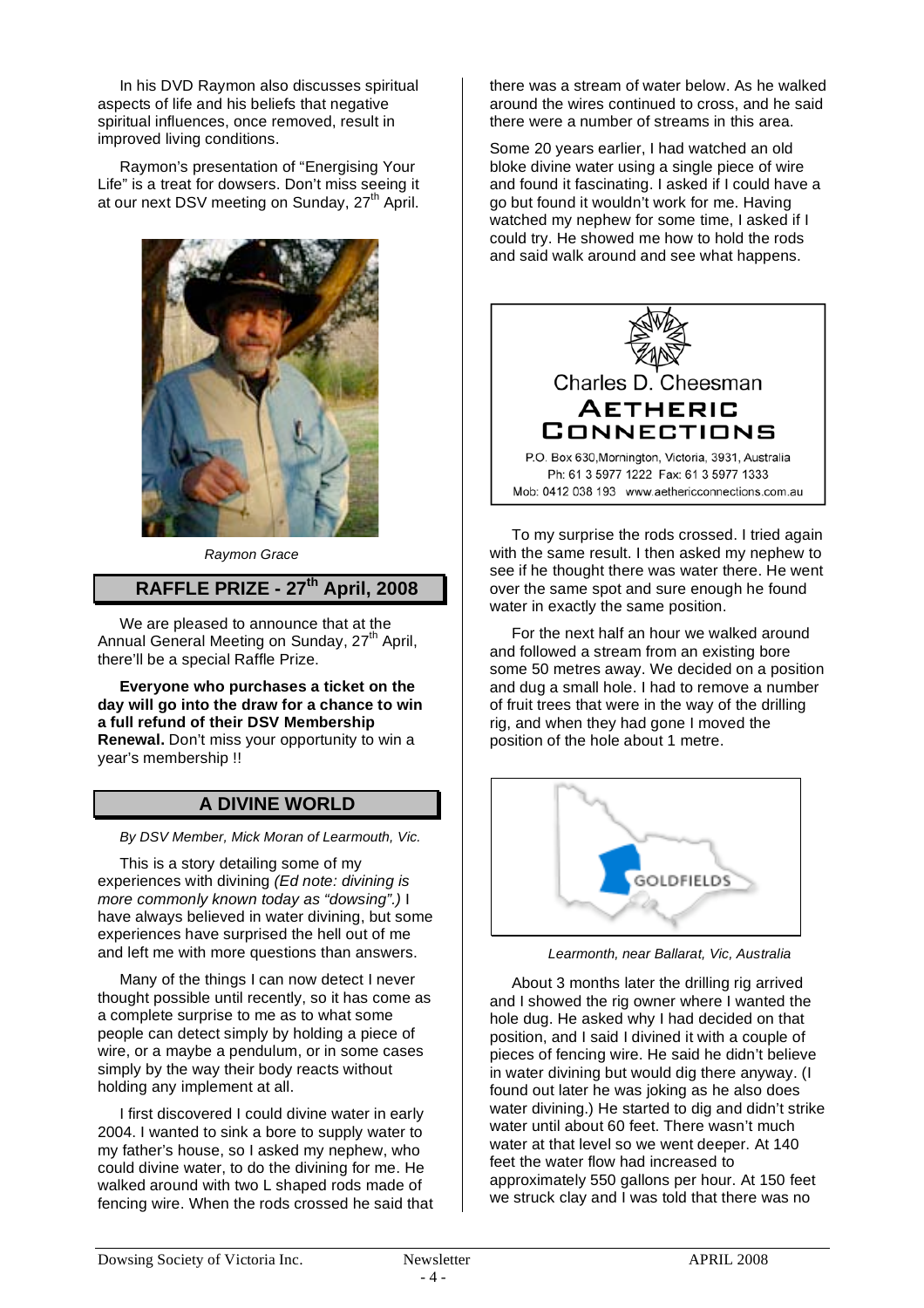point in going any deeper as there wouldn't be any more water below this level.

I had the water analysed and found it to be beautiful drinking water.



*Water Boring at Waubra*

I did some divining around my home and around the township of Learmonth (in rural Victoria, Australia) to try and learn as much as I could and to get some practice. I found I only needed one divining rod and I also found I could detect water pipes. I found this fascinating but found I couldn't learn any more, so I gave up.



One day while riding my pushbike around Learmonth I noticed the local football club was drilling a bore to supply water for the football oval. I went over and talked to the bloke who divined the position for the bore. He said he thought the water was at 230 feet but they had to

go down to 250 feet to get the best water. I asked how he determined the water was at 230 feet. He said he used his divining rod to tell the depth. Again I asked how.

He said if he stands on top of the stream, facing the direction of the stream the rod starts moving up and down. I again asked how he could tell the depth of the water. He said every time the rod moved up and down it represented one foot in depth. I thought about it and decided it was a load of rubbish. However when I rode home I decided I would try it out anyway.

I detected a stream in my backyard and stood over it with the divining rod stationary. To my surprise the rod started bobbing up and down. It indicated the stream was 65 feet down. I found another stream and tried again. This time it showed the stream was 160 feet down. I was very skeptical of the whole thing so I thought I would try it on the bore that had been dug at my father's house. Again the rods started bobbing up and down. It stopped moving at 150. I knew the bore was 150 feet deep so I was still very skeptical. I decided to go to the football club and try again at the new bore. I knew it was 250 feet deep so I asked my wife to come with me. I had her count how many times the rod moved up and down. When the rods started moving I turned my focus on other things so I wouldn't know how many times the rod had moved. When it finally stopped I asked my wife the final count. She said the wire had moved up and down 250 times.



I was still not convinced that this could be happening so I contacted a local farmer who had a large irrigation bore. I didn't know the depth of the bore but I knew it was fairly deep. I explained what I wanted to do and I asked if it would be okay. He said if I could get within 50 feet of the correct depth he would be very surprised. He took me to the bore and I got my divining rod and started counting. After some time the rod stopped at 460. I asked if the bore was any where near 460 feet deep. He said they had drilled to 500 feet but the water didn't increase beyond 485 feet. I was very surprised and very happy to get within 15 feet of the water depth.

The farmer wasn't sure what to believe so he asked me to try another bore on his property. When we arrived at the bore I walked around it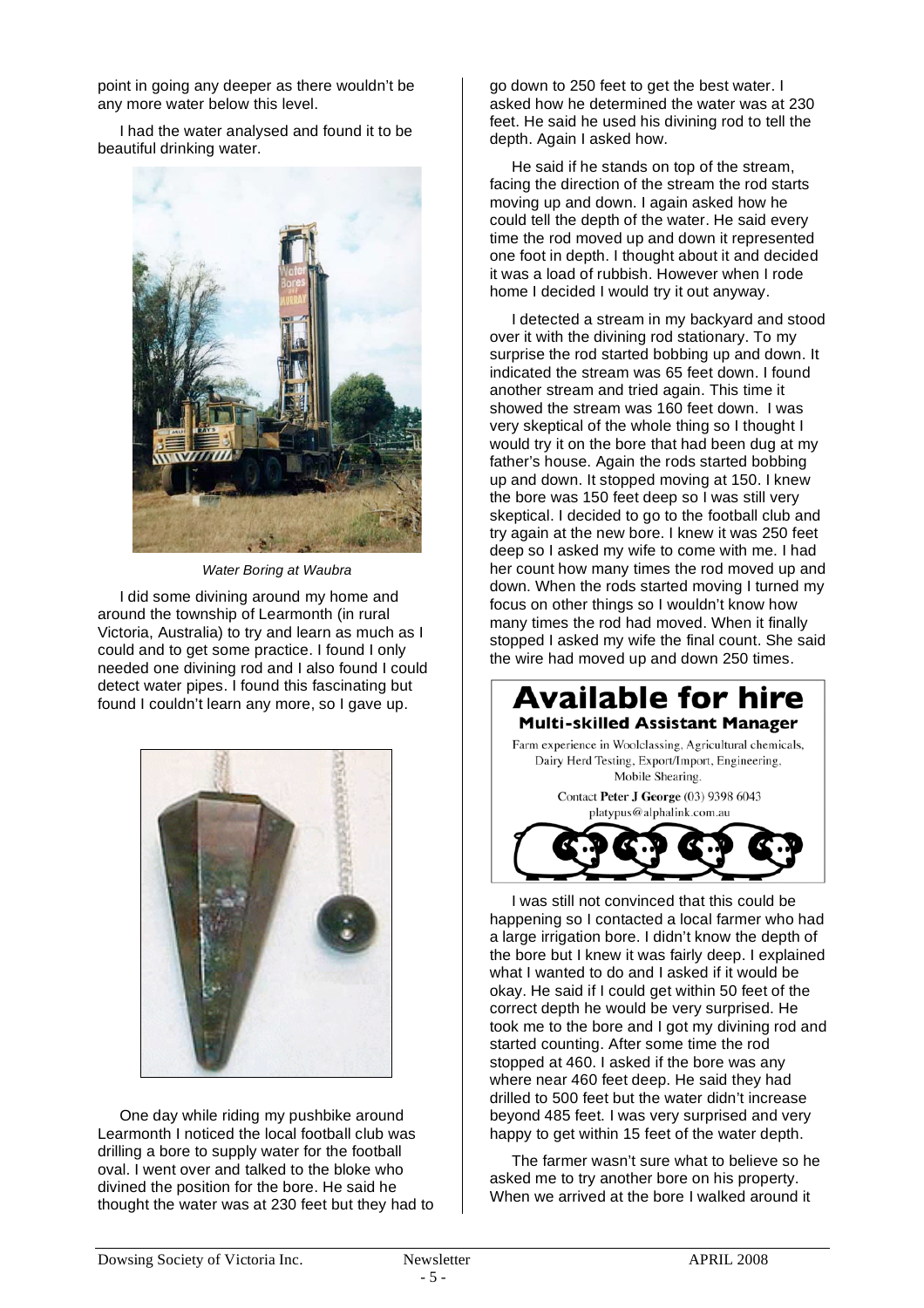looking for the stream but could find nothing. I asked if there was water in the bore, and he said there was. Again I walked around the bore and had no reaction on the divining rod. I said there was no water here but the farmer insisted there was. After some discussion we decided to drop a small stone down the hole and see if it hit water. We dropped the stone and waited. Nothing, the bore was dry. I'm not sure if the farmer was just testing me or not, but I was pretty happy with the outcome.

At the end of 2006 I was asked to find water for a bloke at Evansford. He wanted to put a bore in his front yard and was wondering if I could find a suitable spot. I had a walk around and I detected a stream running right through his yard. I have read that in those old gold mining areas the water is often salty, so I thought I'd try something I had read about on the internet. A woman had claimed that if she put an old penny in her hand she could tell if water was salty or not. She didn't explain exactly what happens when the water was salty so I knew I would have to experiment a bit.

When divining I remove anything that could interfere with the rod, such as a watch, jewelry or anything that could come into contact with my bare skin. I stood over the stream and estimated the water to be approximately 130 feet deep. I then placed a penny in my left hand to see what would happen. I found the divining rod wouldn't bob up and down. I placed the penny in my pocked and watched the rod start moving again.



The moment I touched the penny the rod stopped. I didn't know if that indicated salty water or not, but I told the property owner that it was a possibility. I would never charge for the divining I do as I could never guarantee that there would be water. I usually say that if it was me, I would drill on the spot I'd marked, but in the end it's up to the owner of the property to decide because they are the ones spending the money.

The bore was dug six months later and they had to go down to 160 feet to get the most water, but unfortunately for the owner the water was quite salty. My depth was a bit out but my feelings about salty water were correct. I now know that estimating the depth of the water is only a guide for me and to my way of thinking

can't be considered accurate. As for the penny, the jury is still out on that one, however holding a penny while over fresh water makes no difference to the divining rod.

Mick Moran – mmoran@supernerd.com.au Telephone (03) 5343 2526

## **TRAFFIC ACCIDENTS AND ENERGETIC FACTORS**

*by Miroslav Provod, 2008*  www.miroslavprovod.com

The police register in their records sections of roads and motorways where there is inexplicably higher number of traffic accidents. One of these localities is part of a communication E7 near Panensky Tynec in the north of Czech Republic. It is a well arranged section, however, there have been 16 deadly car accidents since 2001. Nobody has yet explained why the accidents occur repeatedly only in some places, especially when many of these places are well arranged where nobody would expect accidents to occur.

We could get closer to the cause of the car accidents if we put together these mysterious places with the findings of research, which is described at http://www.miroslavprovod.com



These are the same sets of phenomena as have the megalithic or religious structures matter placed in an energetic place with greater energetic potential gains energy by itself. The only difference is in the fact that megalithic and religious structures were placed into energetic locations intentionally. The matter of the communication where the accidents occur frequently intersects the energetic location just by a coincidence without the knowledge of the projector.

It could be proved experimentally that the cosmic energy is transformed during the spontaneous transport onto cellular membranes into electric energy in the same way as it's transformed during the transport onto the electrodes of some high capacitance capacitors.

When a driver of the motor vehicle drives through the section of the communication which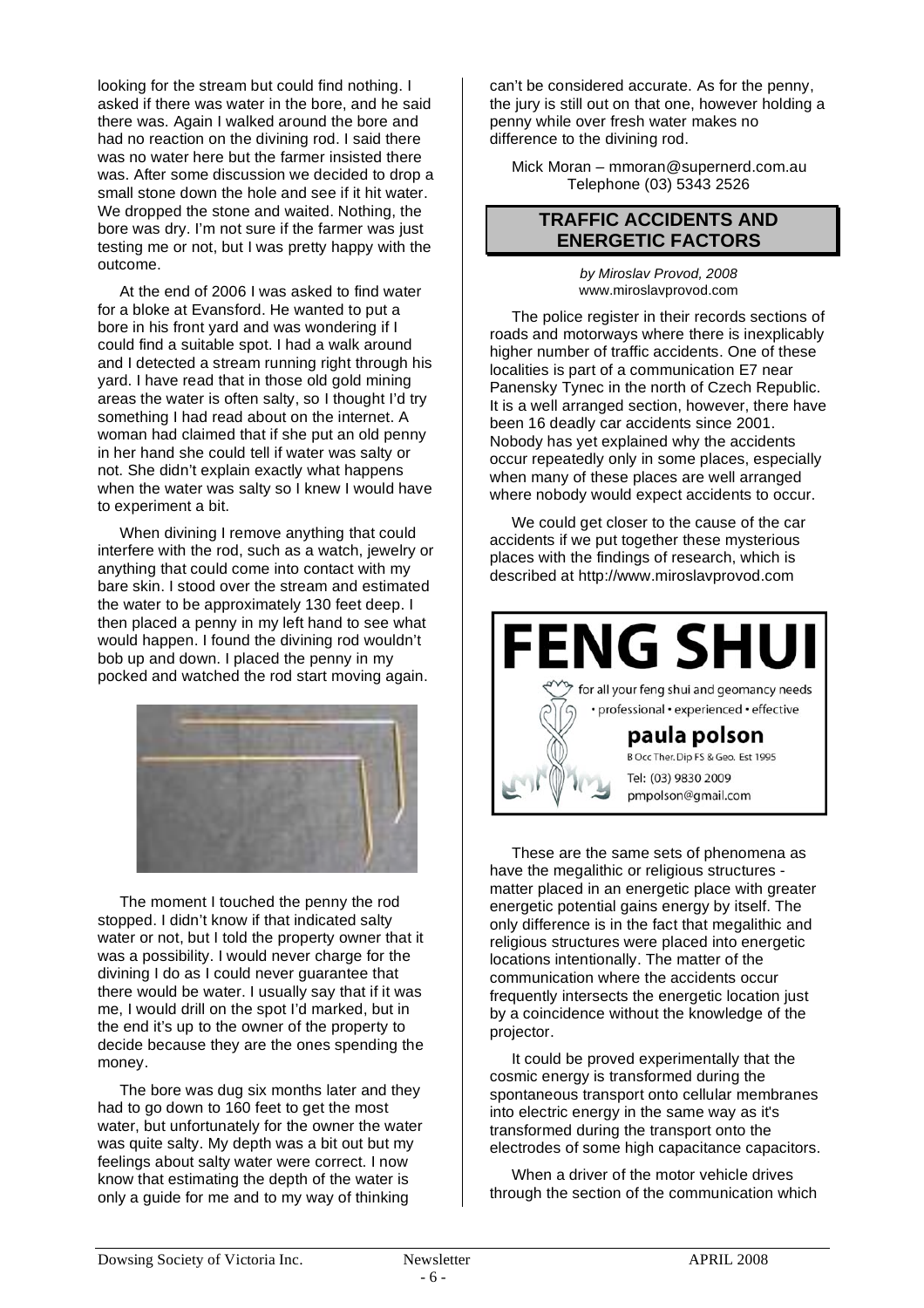is characteristic by the increased energetic voltage there is an increase of electric potential difference on his cellular membranes. However it's critical in most cases with what degree of excess voltage did the driver drive through the critical place. This together with many previous energetic contacts, which add up, brings negative changes in the thinking of the driver.

*Editor's note: Perhaps recognising the significance of such energy around roads with a history of accidents could present an excellent opportunity to use our Pendulum Scrambling to clear it. Remember, Raymon Grace teaches the scrambling method in his fabulous e-book "Techniques That Work For Me".*

#### **SIX MINUTE NAP MAY BOOST MEMORY**

*Source: BBC*

Even the shortest of catnaps may be enough to improve performance in memory tests, say German scientists.

Just six minutes "shut-eye" for volunteers was followed by significantly better recall of words, New Scientist magazine reported.

"Ultra-short" sleep could launch memory processing in the brain, they suggested.

![](_page_6_Picture_7.jpeg)

One UK researcher disagreed, saying that longer sleep was needed to have an impact on memory.

Dozens of studies have probed the relationship between sleep and memory, with clear evidence that body's natural sleep-wake cycle plays an important role.

The team from the University of Dusseldorf wanted to see just how short a sleep could have any discernable impact.

They used a group of students who were asked to remember a set of words, then given an hour's break before testing.

During that hour, some of the students were allowed to sleep for approximately six minutes, while the rest were kept asleep. Remarkably, on waking, the napping students performed better in the memory test.

Some theories suggests that the processing of memories takes place in deep sleep, a phase which does not normally start until at least 20 minutes after falling asleep.

However, the team, led by Dr Olaf Lahl, said that it was possible that the moment of falling asleep triggered a process in the brain that continued regardless of how long the person actually stayed awake.

"To our knowledge, this demonstrates for the first time that an ultra-brief sleep episode provides an effective memory enhancement," he wrote.

Professor Jim Horne, from the Sleep Research Centre at Loughborough University, said that while the study was "interesting", he was yet to be convinced that the effect was purely one of memory enhancement.

"The idea that memory could be enhanced in just six minutes is a quite unique finding and one has to be rather cautious about it.

"There is quite a bit of evidence that memory processing probably takes place more than six minutes into sleep."

## **NEWSLETTERS BY EMAIL**

Many members have commented on the speed of delivery – plus the advantage of having colour photographs - when their DSV newsletters are received by email.

![](_page_6_Picture_21.jpeg)

To make the change, please send an email with your postal address, your name and email details to heather@ohnaturale.com

#### **ADVERTISING SPACE AVAILABLE**

Bookings are now being arranged for the 2008/09 issues of the DSV Newsletter.

Six business-card sized advertisements for issues in June, August, October and November 2008 plus February and April 2009 will cost just \$60. That's terrific value of course - just \$10.00 per issue to promote yourself and also help the Society. Simply book now by email to Heather Wilks at heather@ohnaturale.com or call her on (03) 9572 2970.

Acceptance at the discretion of the DSV Committee.